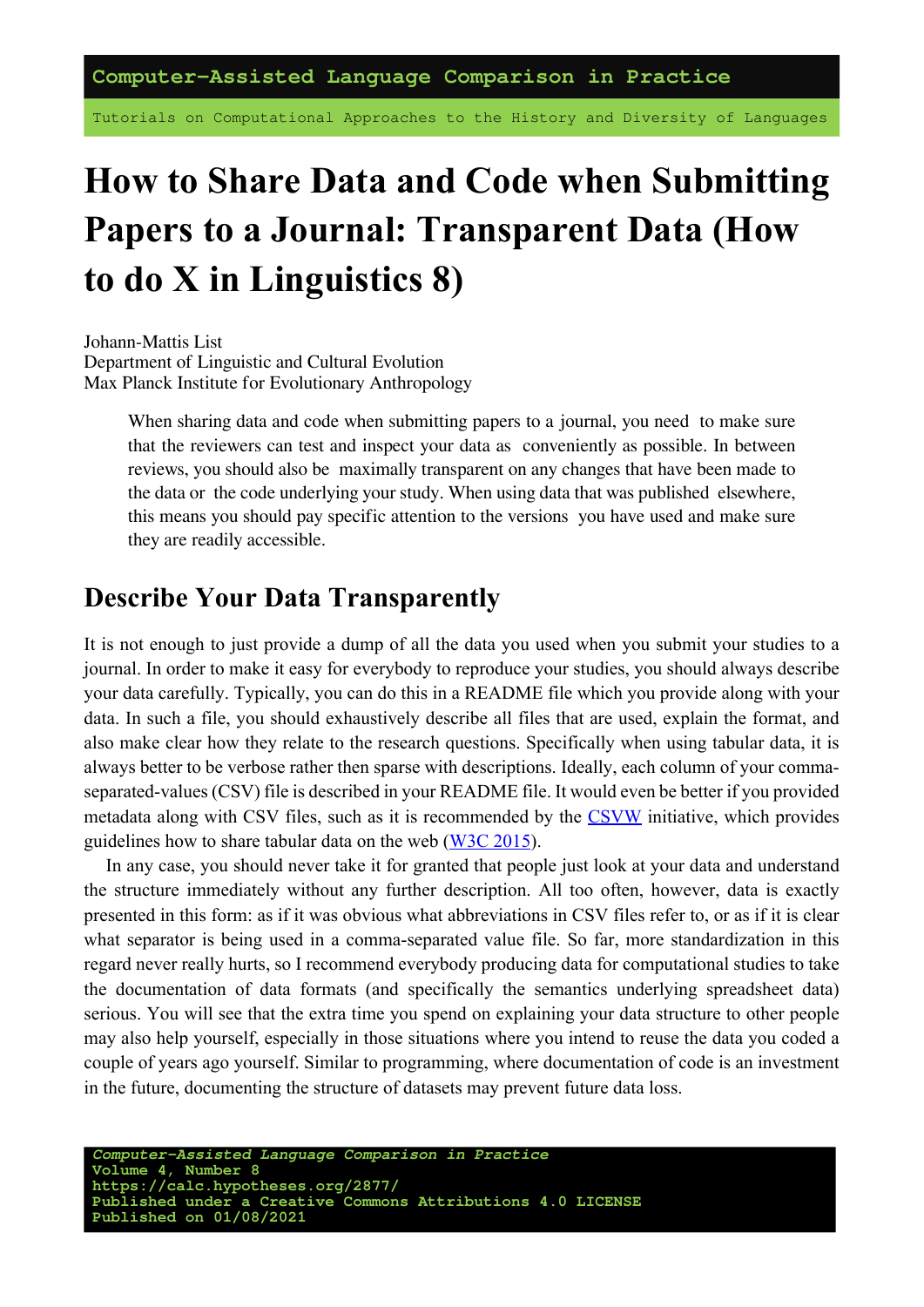#### **Using Explicit Data Versions in Your Studies**

It is incredible how many different versions of certain datasets are being used and produced without scholars paying due attention to it. The famous Dyen database, for example, typically attributed to Dyen et al.([1997\)](https://digling.org/evobib/?bibtex=Dyen1997), which was underlying many early studies on phylogenetic reconstruction in historical linguistics, was originally presented in such a strange format (see [Geisler and List 2010](https://digling.org/evobib/?bibtex=Geisler2010)), that many people parsed binary cognate set information independently into [nexus files,](https://en.wikipedia.org/wiki/Nexus_(data_format)) thereby creating slightly different versions that were later reused, modified, and reused, until the data finally dissapeared from the website where it was originally posted. Since scholars barely parsed the data along with lexical entries, but rather only extracted the numerical cognate information, errors could easily slip in, and it is impossible to identify where these errors happened, since the connection to the original data has been lost when people decided to throw parts of the data away.

Plans to improve on the data culminated in the IELex databse [\(Dunn 2012](https://digling.org/evobib/?bibtex=Dunn2012)), which itself has gone offline now, but was reused in parts again in a couple of studies, each of which would use a slightly different derived version([Bouckaert et al. 2012,](https://digling.org/evobib/?bibtex=Bouckaert2012) [Chang et al. 2015\)](https://digling.org/evobib/?bibtex=Chang2015). I myself created an early version for the purpose of automated cognate detection ( $List 2014$ ), which has been reused several times now [\(Jäger et al. 2017\)](https://digling.org/evobib/?bibtex=Jaeger2017), so that by now it is no longer clear to which degree modifications were done during publications.

Luckily, we are now in a situation where the version control system [GIT](https://en.wikipedia.org/wiki/Git) is underlying all larger code repositories and scholars have started to versionize the data they produce very clearly. This means, that it is now also time for those who use the data to stop shuffling text files around, and to start working with clear versions of individual datasets.

When working with datasets not distributed by yourself, you should resist the initial temptation to suck the datasets into your private coding ecosystem and convert them to the formats you prefer for your applications. If you need to do so, you should first make sure to check if the data has an official version, and if not write down the date when you conducted your conversion. But even more importantly, you should make the conversion transparent, by providing the script that you used in order to retrieve the data in your internal formats from the original source.

If your data is shared in CLDF formats, which we have been propagating for some years now [\(Forkel et al. 2018\)](https://digling.org/evobib/?bibtex=Forkel2018a), the data will typically be versionized, and the CLDF packaging format should allow you to access the data without conducting any more complex manipulations. As a result, there is typically no need to modify the data further. What you should do instead is to use the possibilities to parse CLDF data directly. If you use Python, you can for example use the [pycldf](https://github.com/cldf/pycldf) software package. I have illustrated how the package can be used to access the data of the [World Atlas of Language](https://wals.info/) [Structures](https://wals.info/) [\(Dryer and Haspelmath 2013\)](https://digling.org/evobib/?bibtex=Dryer2013) in an earlier blog post [\(List 2021](https://digling.org/evobib/?bibtex=List2021TBLOG02)). If you use R, there is the [rcldf](https://rdrr.io/github/SimonGreenhill/rcldf/man/rcldf-package.html) package (Greenhill 2020), which you could give a try, or you could look at a recent study by [Dediu \(2021\)](https://digling.org/evobib/?bibtex=Dediu2021b), where the CSV files of the CLDF package of the [Phoible](https://phoible.org/)database ([Moran and McCloy](https://digling.org/evobib/?bibtex=PHOIBLE) [2018](https://digling.org/evobib/?bibtex=PHOIBLE)) are accessed directly.

In any case, if you work with large datasets like WALS that have been used by many studies in the past, you should *never* make your own custom version and use it, claiming that you use the original data. Most of the larger datasets have now clear-cut versions, and an increasing amount of datasets is now also shared in the form of CLDF. So there is no excuse to use dumps extracted from scraping the CLLDwebsites, as it is unfortunately still done at times ([Xu et al. 2020](https://digling.org/evobib/?bibtex=Xu2020).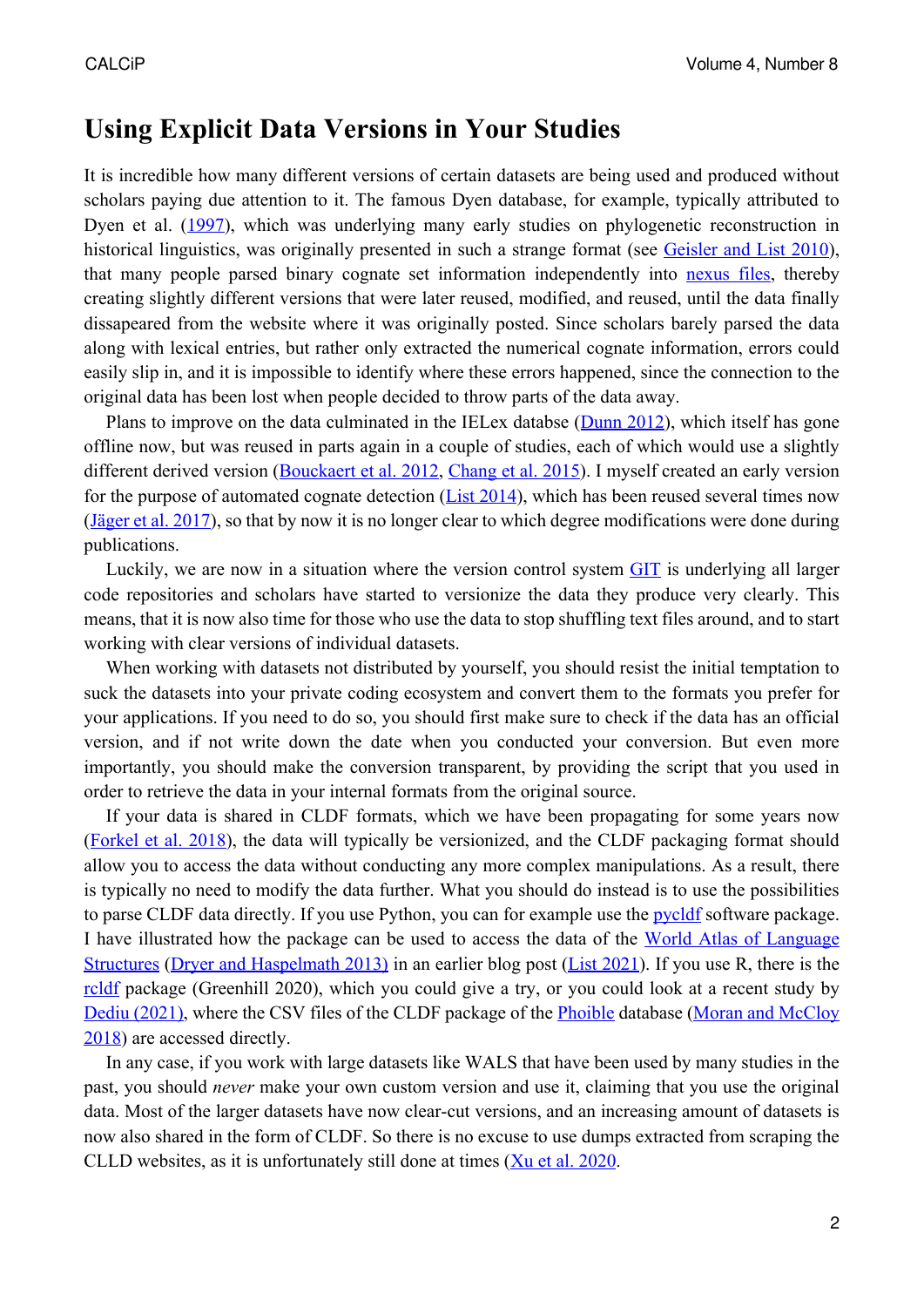## **Summary**

I often have the impression that people give much less importance to the beauty of their data than to the beauty of their wordings in their articles. This is a pity, since our data reflects our research in a much more direct way than our writings. Imagine chefs who cook incredibly tasteful meals but do not care to keep their kitchen clean. Would you still want to eat in their restaurants? And would you not rather like to know how they lead their kitchen, instead of trusting them blindly that they follow basic hygiene standards? However, similar to keeping a kitchen clean, sharing data transparently is never easy, and there may always be room for improvement.

# **References**

- Bouckaert, Remco and Lemey, Philippe and Dunn, Michael and Greenhill, Simon J. and Alekseyenko, Aalexander V. and Drummond, Alexei J. and Gray, Russell D. and Suchard, Marc A. and Atkinson, Quentin D. (2012): Mapping the origins and expansion of the Indo-European language family. *Science* 337.6097. 957-960.
- Chang, Will and Cathcart, Chundra and Hall, David and Garret, Andrew (2015): Ancestry-constrained phylogenetic analysis ssupport the Indo-European steppe hypothesis. *Language* 91.1. 194-244.
- Dediu, Dan (2021): Tone and genes: New cross-linguistic data and methods support the weak negative effect of the "derived" allele of ASPM on tone, but not of Microcephalin. *PLOS ONE* 16.6. 1-60.
- Dyer, Matthew and Haspelmath, Martin (2013): WALS Online. Leipzig:Max Planck Institute for Evolutionary Anthropology. https://wals.info
- Dunn, Michael (2012): Indo-European lexical cognacy database (IELex). http://ielex.mpi.nl/.
- Dyen, Isidore and Kruskal, Joseph B. and Black, Paul (eds.) (1997): Comparative Indo-European database: File IE-data1. File IE-data1. http://www.wordgumbo.com/ie/cmp/iedata.txt.
- Forkel, Robert and List, Johann-Mattis and Greenhill, Simon J. and Rzymski, Christoph and Bank, Sebastian and Cysouw, Michael and Hammarström, Harald and Haspelmath, Martin and Kaiping, Gereon A. and Gray, Russell D. (2018): Cross-Linguistic Data Formats, advancing data sharing and re-use in comparative linguistics. *Scientific Data* 5.180205. 1-10.
- Geisler, Hans and List, Johann-Mattis (2010): Beautiful trees on unstable ground. Notes on the data problem in lexicostatistics. In: Hettrich, Heinrich (ed.): Die Ausbreitung des Indogermanischen. Thesen aus Sprachwissenschaft, Archäologie und Genetik. Wiesbaden:Reichert. <https://hal.archives-ouvertes.fr/hal-01298493/document>
- Greenhill, Simon J. (2020): rcldf: Read Linguistic Data In The Cross Linguistic Data Format (CLDF). Jena: Max Planck Institute for the Science of Human History. <https://rdrr.io/github/SimonGreenhill/rcldf/>
- Jäger, Gerhard and List, Johann-Mattis and Sofroniev, Pavel (2017): Using support vector machines and state-of-the-art algorithms for phonetic alignment to identify cognates in multi-lingual wordlists. In: Proceedings of the 15th Conference of the European Chapter of the Association for Computational Linguistics. Long Papers. 1204-1215.
- List, Johann-Mattis (2014): Sequence comparison in historical linguistics. Düsseldorf:Düsseldorf University Press.
- List, Johann-Mattis (2021/02/24): How to work with WALS data in CLDF (How to do X in linguistics 5). *Computer-Assisted Language Comparison in Practice* 4.2.
- Moran, Stephen and McCloy, Daniel (2019): PHOIBLE 2.0. Jena:Max Planck Institute for the Science of Human History. <https://phoible.org/>